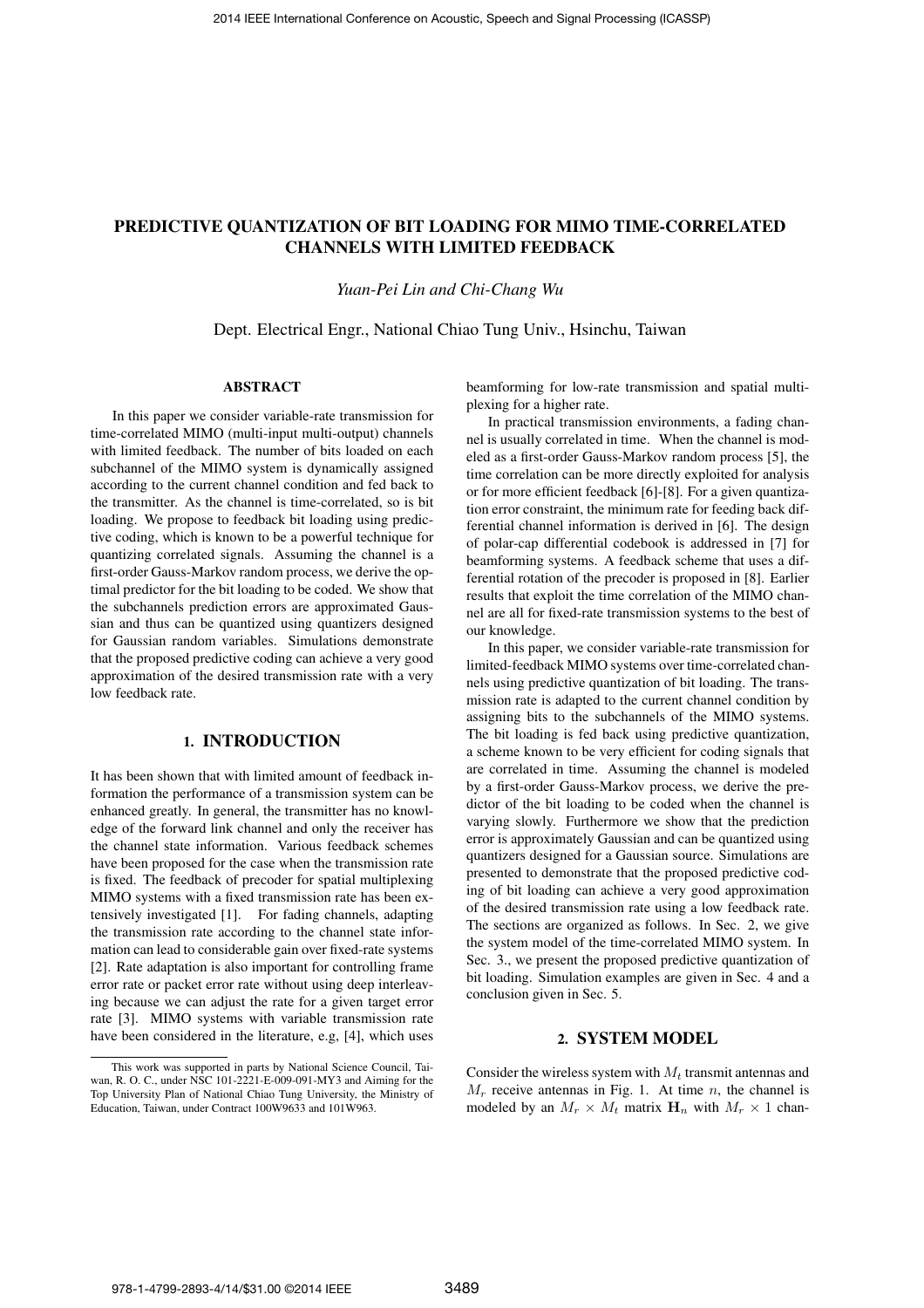

Figure 1: A MIMO system with bit loading feedback.

nel noise  $\mathbf{q}_n$  and  $M_r \geq M_t$ . A useful model of a timecorrelated channel is the first-order Gauss-Markov process [5]

$$
\mathbf{H}_n = \sqrt{1 - \epsilon^2} \mathbf{H}_{n-1} + \epsilon \mathbf{W}_n, \tag{1}
$$

where  $\mathbf{W}_n$  is independent of  $\mathbf{H}_{n-1}$  and its entries are i.i.d. complex Gaussian random variables with zero mean and unit variance. The parameter  $\epsilon$  is a coefficient that reflects the Doppler effect of the channel. With Jakes' model,  $\epsilon$  = the Doppler effect of the channel. With Jakes' model,  $\epsilon = \sqrt{1 - (J_0(2\pi f_dT))^2}$ , where  $J_0(\cdot)$  is the zeroth-order Bessel function of the first kind,  $f_d$  is the maximum Doppler frequency,  $T$  denotes the time interval between consecutive channel uses. We assume the channel is slow fading so that the channel does not change during each channel use and it is known to the receiver. We also assume a delay-free feedback channel with limited transmission rate is available. The noise vector  $\mathbf{q}_n$  is additive white Gaussian with zero mean and variance  $N_0$ .

The inputs of the channel as indicated in Fig. 1 are modulation symbols  $s_{n,k}$ , for  $k = 0, 1, \dots, M_t - 1$ , assumed to be uncorrelated with zero mean and variance  $P_t/M_t$ , where  $P_t$  is the total transmission power. The  $M_t \times M_r$  linear receiver  $\mathbf{G}_n$  is zero forcing and  $\mathbf{G}_n = (\mathbf{H}_n^{\dagger} \mathbf{H}_n)^{-1} \mathbf{H}_n^{\dagger}$  [9],<br>where <sup>†</sup> denotes conjugate transpose. In this case, the rewhere  $\dagger$  denotes conjugate transpose. In this case, the receiver output error  $e_n = G_n q_n$  has autocorrelation matrix  $\mathbf{R}_n = E[\mathbf{e}_n \mathbf{e}_n^{\dagger}]$  given by  $\mathbf{R}_n = N_0 (\mathbf{H}_n^{\dagger} \mathbf{H}_n)^{-1}$ . The kth subchannel error variance at time *n* is  $\sigma^2 = [\mathbf{R}_n]$ . kth subchannel error variance at time n is  $\sigma_{e_{n,k}}^2 = [\mathbf{R}_n]_{kk}$ .<br>When OAM modulation symbols are used, the number of When QAM modulation symbols are used, the number of bits that can be loaded on the  $k$ th subchannel at time  $n$  is [2]

$$
b_{n,k} = \log_2\left(1 + \frac{P_t/(M_t\Gamma)}{\sigma_{e_{n,k}}^2}\right),\tag{2}
$$

where  $\Gamma = -\ln(5BER)/1.5$  depends on the target bit error rate (BER). The number of bits transmitted at time *n* is  $\mathcal{R}_n = \sum_{k=0}^{M-1} b_{n,k}$ .

### 3. PREDICTIVE QUANTIZATION OF BIT LOADING

When the channel is time-correlated, we can expect the bit loading to be time-correlated as well. For the predictive quantization of  $b_{n,k}$ , both the transmitter and receiver compute a predicted value  $\widetilde{b}_{n,k}$ . Quantization is applied on the prediction error  $\delta_{n,k} = b_{n,k} - \delta_{n,k}$  and the quantized version  $\delta_{n,k}$  is fed back to the transmitter. The transmitter reproduces the quantized bit loading using  $b_{n,k} = b_{n,k} + \delta_{n,k}$ .<br>In this case the quantization area  $k = \hat{h}_{n,k}$  is the same as In this case the quantization error  $b_{n,k} - \widehat{b}_{n,k}$  is the same as  $\delta_{n,k} - \delta_{n,k}$ . With judicious design, the prediction error has a smaller variance than  $b_{n,k}$  and a smaller quantization error can be achieved as quantization error is proportional to the variance of the signal to be quantized [10].

We first show how to predict the bit loading at time  $n$ given the channel at time  $n - 1$ . Using the Gauss-Markov channel model in  $(1)$ , the bit loading at time n can be approximated as in the following lemma.

Lemma 1 *For a small*  $\epsilon$ , the number of bits that can be *loaded on the* k*th subchannel at time* n *can be approximated in terms of the bit loading at time*  $n - 1$  *as* 

where 
$$
b_{n,k} \approx b_{n-1,k} - \frac{\epsilon}{\ln 2} \frac{[\mathbf{A}_n]_{kk}}{\sigma_{e_{n-1,k}}^2},
$$
 (3)

$$
\mathbf{A}_n = -\frac{1}{N_0} \mathbf{R}_{n-1} (\mathbf{H}_{n-1}^\dagger \mathbf{W}_n + \mathbf{W}_n^\dagger \mathbf{H}_{n-1}) \mathbf{R}_{n-1} \quad (4)
$$

*and*  $[X]_{i,j}$  *denotes the*  $(i, j)$ *th entry of a matrix* **X***.* 

*Proof.* We can rewrite 
$$
\mathbf{R}_n = N_0 (\mathbf{H}_n^{\dagger} \mathbf{H}_n)^{-1}
$$
 as  $\mathbf{R}_n = \frac{1}{1 - \epsilon^2} \mathbf{R}_{n-1} (\mathbf{I} + \mathbf{E})^{-1}$ , where

$$
\mathbf{E} = \left( \epsilon \sqrt{1 - \epsilon^2} (\mathbf{H}_{n-1}^\dagger \mathbf{W}_n + \mathbf{W}_n^\dagger \mathbf{H}_{n-1}) + \epsilon^2 \mathbf{W}_n^\dagger \mathbf{W}_n \right) \times \left( (1 - \epsilon^2) \mathbf{H}_{n-1}^\dagger \mathbf{H}_{n-1} \right)^{-1}
$$
\nand we have used  $\mathbf{B} = N_1 (\mathbf{H}_1^\dagger - \mathbf{H}_{n-1})^{-1}$ . It is known

and we have used  $\mathbf{R}_{n-1} = N_0 (\mathbf{H}_{n-1}^{\dagger} \mathbf{H}_{n-1})^{-1}$ . It is known<br>that (page 301 [12]) when **E** satisfies  $||\mathbf{E}|| < 1$  where that (page 301, [12]) when **E** satisfies  $||\mathbf{E}|| < 1$ , where  $||\mathbf{E}||$  denotes a certain matrix norm of **E**, e.g., Frobenius norm, then  $(I + E)^{-1}$  can be written as a power series<br> $\sum_{n=0}^{\infty} (-1)^{k} E^{k}$  We see that **E** has norm smaller than unity  $\sum_{k=0}^{\infty}(-1)^k E^k$ . We see that **E** has norm smaller than unity<br>when  $\epsilon$  is sufficiently small. Using the approximation (**I** + when  $\epsilon$  is sufficiently small. Using the approximation  $(I + E)^{-1} \approx I - E$  and ignoring higher-order terms of  $\epsilon$  we **E**)<sup>−1</sup> ≈ **I** − **E** and ignoring higher-order terms of  $\epsilon$ , we have the approximation  $\mathbf{R}_n \approx \mathbf{R}_{n-1} + \epsilon \mathbf{A}_n$ . It follows have the approximation  $\mathbf{R}_n \approx \mathbf{R}_{n-1} + \epsilon \mathbf{A}_n$ . It follows that the *k*th subchannel error variance at time *n* is given by that the  $k$ th subchannel error variance at time  $n$  is given by  $\sigma_{en,k}^2 \approx \sigma_{en-1,k}^2 + \epsilon [\mathbf{A}_n]_{kk}$ . Using this expression and (2) we obtain

$$
b_{n,k} \approx \log_2\left(\frac{\sigma_{e_{n-1,k}}^2 + \epsilon[\mathbf{A}_n]_{kk} + P_t/(M_t\Gamma)}{\sigma_{e_{n-1,k}}^2 + \epsilon[\mathbf{A}_n]_{kk}}\right).
$$

When  $\epsilon$  is small, we can approximate the numerator  $\sigma_e^2$ when  $\epsilon$  is small, we can approximate the numerator  $\sigma_{e_{n-1,k}}^2 + \epsilon [\mathbf{A}_n]_{kk} + P_t/(M_\epsilon \Gamma)$  as  $\sigma_{e_{n-1,k}}^2 + P_t/(M \Gamma)$ . In this case we can rearrange it as

$$
b_{n,k} \approx -\log_2\left(\frac{\sigma_{e_{n-1,k}}^2}{\sigma_{e_{n-1,k}}^2 + P_t/(M\Gamma)}\right) - \log_2\left(1 + \frac{\epsilon[\mathbf{A}_n]_{kk}}{\sigma_{e_{n-1,k}}^2}\right)
$$

.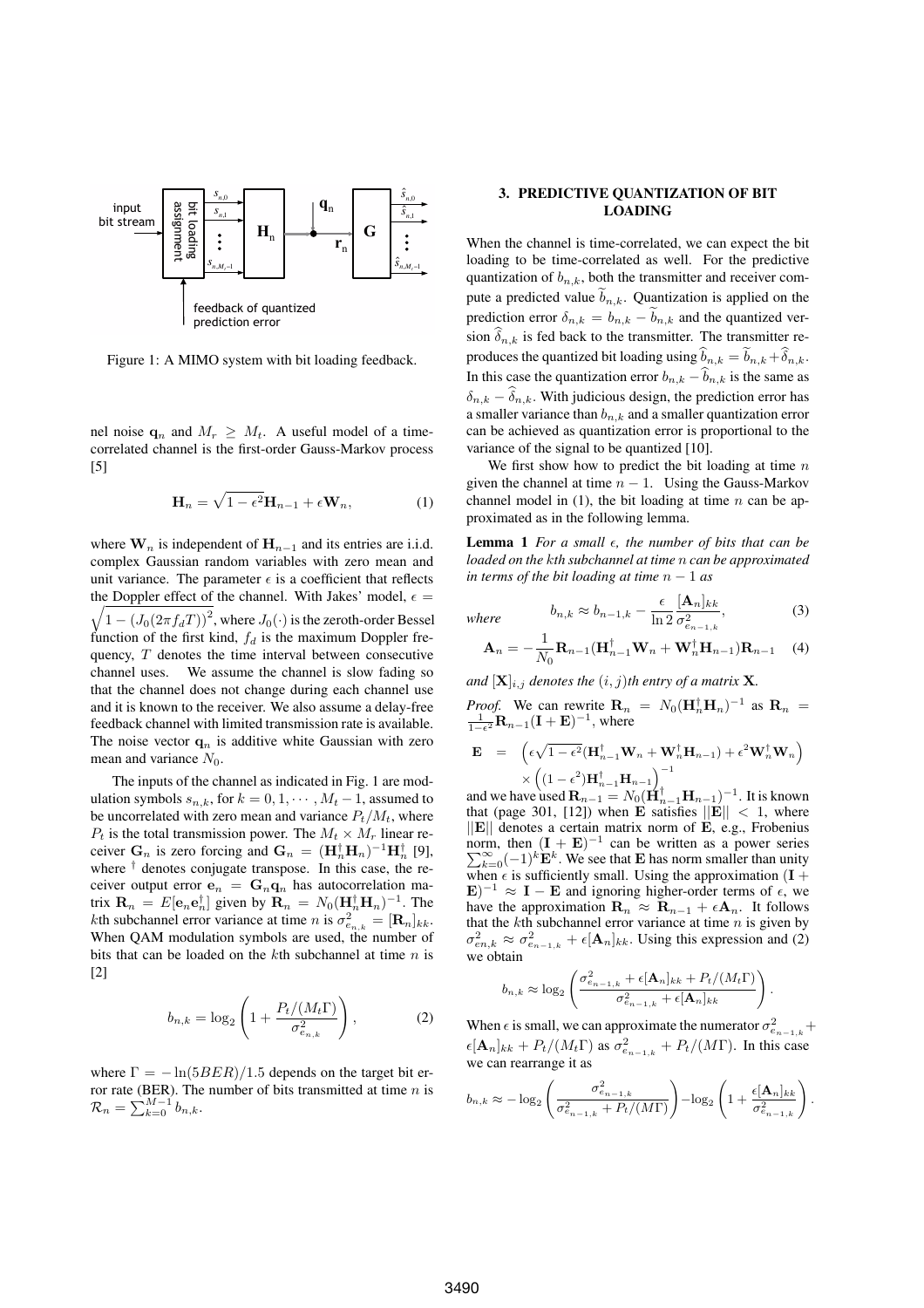We recognize the first term is equal to  $b_{n-1,k}$ , the number of bits loaded on the kth subchannel at time  $n - 1$  in (2). Using the Taylor series approximation of the second term at  $\epsilon = 0$ , we arrive at (3).

 $\epsilon = 0$ , we arrive at (3). <br>We would like to design the predictor  $\tilde{b}_{n,k}$  so that the mean squared prediction error  $E[\delta_{n,k}^2]$  is minimized. It is<br>known that [10], given the previous channel  $\bf{H}$ , the best known that [10], given the previous channel  $\mathbf{H}_{n-1}$ , the best predictor is the conditional mean,  $\tilde{b}_{n,k}^{opt} = E_{\mathbf{W}_n}[b_{n,k}|\mathbf{H}_{n-1}],$ <br>where  $E_{\mathbf{W}_n}[x]$  denotes the expectation of a random variwhere  $E_{\mathbf{W}_n}[x]$  denotes the expectation of a random variable x averaged over the random matrix  $\mathbf{W}_n$ . The result in Lemma 1 leads to the following expression of the optimal predictor,

$$
\widetilde{b}_{n,k}^{opt} \approx b_{n-1,k},\tag{5}
$$

where we have used the fact that the entries of  $W_n$  have zero mean, and thus the conditional mean  $E_{\mathbf{W}_n}[\mathbf{A}_n|\mathbf{H}_{n-1}] =$ **0**. Although the optimal predictor is the condition mean given the previous channel, it turns out to depend on the previous bit loading only and is independent of  $\epsilon$ . With the optimal prediction, the prediction error is given by

$$
\delta_{n,k} \approx -\frac{\epsilon}{\ln 2} \frac{[\mathbf{A}_n]_{kk}}{\sigma_{e_{n-1,k}}^2}.
$$
 (6)

Observe that the entries of  $A_n$  are Gaussian. Thus  $\delta_{n,k}$  is approximately Gaussian and can be quantized using quantizers designed for Gaussian sources [11]. For the quantization of Gaussian random variables, the optimal quantizer is well known [11]. Note that the prediction error is in the order of  $\epsilon$  as both **A**<sub>n</sub> and  $\sigma_{e_{n-1,k}}^2$  are independent of  $\epsilon$ . The result means that we do not need to redesign the bit loading codebook as  $\epsilon$  varies. We can design the codebook for a particular  $\epsilon$ . When  $\epsilon$  changes to a different value, known to both the transmitter and receiver, we only need to scale the codewords in the codebook accordingly. Therefore, the codebook can be easily adapted as  $\epsilon$  changes.

On the other hand, the prediction error variance, if known to the transmitter, is a useful reference for designing the quantizer so that a smaller quantization error can be achieved [11]. In particular the optimal reconstruction points for quantizing a Gaussian random variable can be explicitly expressed in terms of its variance [11]. Based on (6), it can be shown that the variance of  $\delta_{n,k}$ , denoted as  $\mathcal{E}_{n,k}$ , has the secondorder approximation

$$
\mathcal{E}_{n,k} \approx \frac{2\epsilon^2}{(\ln 2)^2 N_0} \sigma_{e_{n-1,k}}^{-2} [\mathbf{R}_{n-1}^2]_{kk}.
$$
 (7)

It contains the term  $[\mathbf{R}_{n-1}^2]_{kk}$  that is not available to the transmitter as only bit loading is fed back. Note that  $[\mathbf{R}^2]$ transmitter as only bit loading is fed back. Note that  $[\mathbf{R}_{n-1}^2]_{kk}$ can be bounded as

$$
\sigma_{e_{n-1,k}}^4 \leq [\mathbf{R}_{n-1}^2]_{kk} \leq \sigma_{e_{n-1,k}}^2 \sum_{\ell=0}^{M-1} \sigma_{e_{n-1,\ell}}^2. \tag{8}
$$

The upper bound is obtained by using  $|E[e_{n-1,k}e_{n-1,\ell}^*]| \le$  $\sigma_{e_{n-1,k}} \sigma_{e_{n-1,\ell}}$ . The variance  $\sigma_{e_{n-1,\ell}}^2$  can be obtained from the bit loading using (2), i.e.,  $\sigma_{e_{n-1,\ell}}^2 = P_t/(M_t\Gamma(2^{b_{n-1,\ell}}-1))$ . Using the bounds in (8), we have 1)). Using the bounds in (8), we have

$$
\frac{2\epsilon^2}{(\ln 2)^2} \frac{P_t/(M_t \Gamma N_0)}{2^{b_{n-1,k}} - 1} \lesssim \mathcal{E}_{n,k} \lesssim \frac{2\epsilon^2}{(\ln 2)^2} \sum_{\ell=0}^{M_t - 1} \frac{P_t/(M_t \Gamma N_0)}{2^{b_{n-1,\ell}} - 1}.
$$
\n(9)

With the above bounds, the transmitter can approximate  $\mathcal{E}_{n,k}$ . The approximation can then be used to design the reconstruction points of the quantizers. For example, when we use one bit to quantize, the optimal reproduction points are  $\pm\sqrt{2\mathcal{E}_{n,k}/\pi}$  [11].

In practical predictive quantization, only the past quantized bit loading is available to the transmitter. Replacing  $b_{n-1,k}$  by the quantized version  $\widehat{b}_{n-1,k}$  in (5), we have  $\widetilde{b}_{n,k} = \widehat{b}_{n-1,k}$ . The receiver applies quantization on the prediction error  $\delta_{n,k} = b_{n,k} - \widehat{b}_{n-1,k}$  and sends back the quantized prediction error  $\delta_{n,k}$  to the transmitter. The transmitter reconstructs the quantized bit loading by  $\hat{b}_{n,k} = \hat{b}_{n-1,k} +$  $\delta_{n,k}$ . The kth subchannel at time n is loaded with  $\lfloor b_{n,k} \rfloor$ bits, where  $|x|$  denotes the largest integer smaller or equal to  $x$ .

## 4. SIMULATION EXAMPLES

In the following examples, the channel  $\mathbf{H}_n$  is generated using the Gauss-Markov model in (1) for  $M_r = 6$ ,  $M_t = 4$ and  $M = 4$ . We have used  $f_c = 2.5 * 10^9$  Hz, and  $T = 2$ ms as suggested in [13]. In an indoor or microcellular transmission scenario, the terminal speed of interest is  $3 \, km/hr$ [13], which corresponds to  $\epsilon = 0.06$ . In the simulations,<br> $P_{\epsilon}/N_{\epsilon} = 15$  dB and the target BER is  $10^{-4}$  $P_t/N_0 = 15$  dB and the target BER is 10<sup>-4</sup>.

Example 1. In this example we demonstrate that the prediction error  $\delta_{n,k}$  is approximately Gaussian, given the previous channel  $\mathbf{H}_{n-1}$ . Fig. 2 shows the histogram of  $\delta_{n,0}$ for a randomly chosen  $\mathbf{H}_{n-1}$  using 10<sup>5</sup> realizations of  $\mathbf{W}_n$ . The histogram is plotted for  $\epsilon = 0.06$  and 0.1. The dash and solid lines correspond to the ndf (probability density funcsolid lines correspond to the pdf (probability density function) of zero-mean Gaussian random variables with variance computed using (7). For  $\epsilon = 0.06$ , the histogram is very close to the Gaussian pdf. We see that the prediction errors are well approximated by Gaussian random variables, especially for a small  $\epsilon$ .

Example 2. *Quantized transmission rate.* Fig. 3 shows the unquantized and quantized transmission rates for  $\epsilon$ 0.06 and feedback rate  $B = 1$ . The prediction error  $\delta_{n,k}$ <br>is quantized using a one-bit codebook for Gaussian random is quantized using a one-bit codebook for Gaussian random variables and the prediction errors are interleaved for feedback. The unquantized rate is the sum of unquantized bit assignments  $\mathcal{R}_n = \sum_{k=0}^{M-1} b_{n,k}$ , where  $b_{n,k}$  is computed assessments to (2). For the number of the  $\widehat{\mathbb{R}}$ according to (2). For the quantized rate  $\widehat{\mathcal{R}}_n = \sum_{k=0}^{M-1} \widehat{b}_{n,k}$ ,